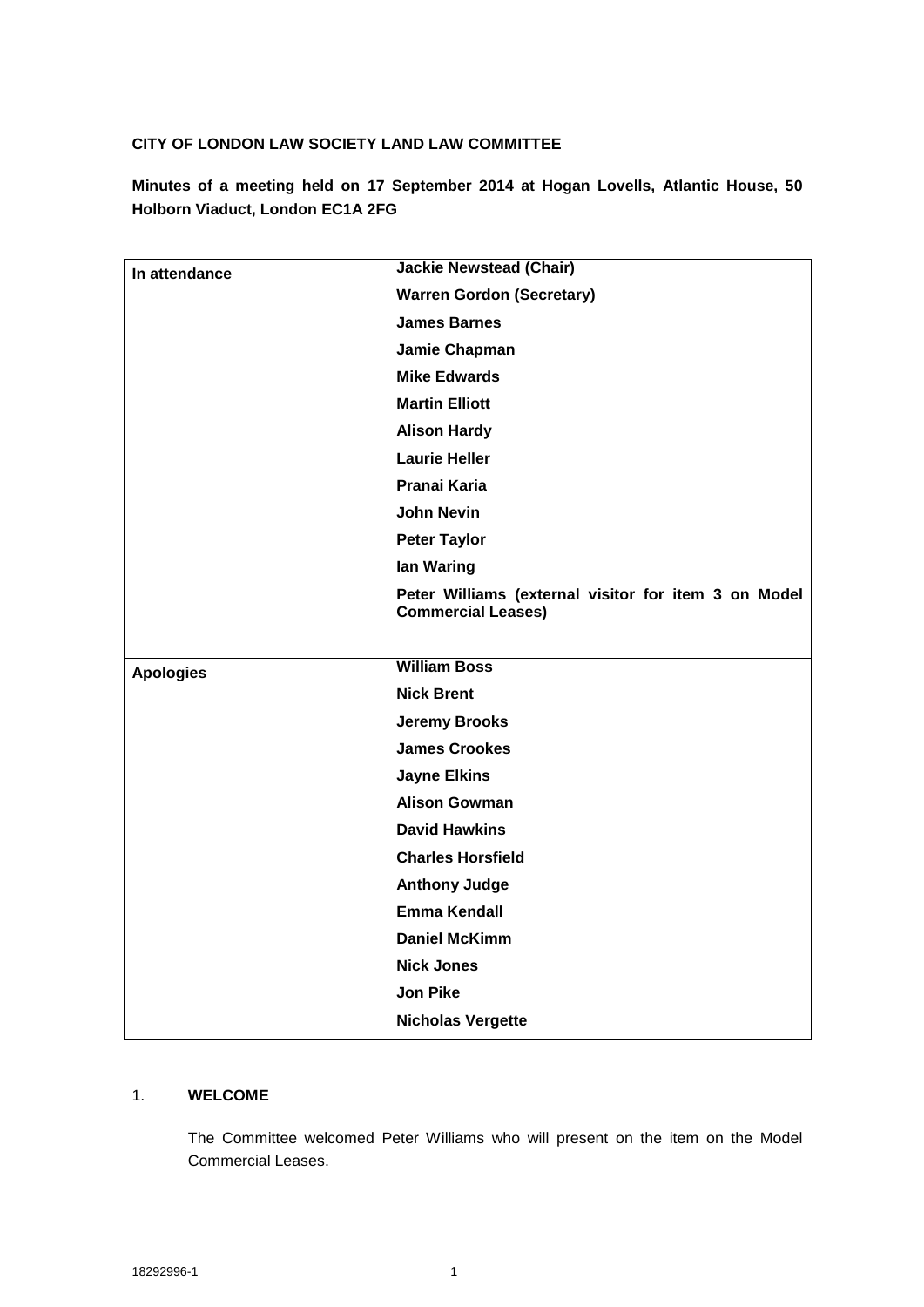### 2. **MINUTES**

The minutes of the July 2014 Committee meeting were approved and are on the Land Law committee webpage.

#### 3. **MODEL COMMERCIAL LEASES**

Peter Williams provided a very helpful presentation on the Model Commercial Leases project. The website link is<http://modelcommerciallease.co.uk/>The purpose behind the project is to achieve a more balanced first draft of a commercial lease including tenant's amendments that are generally accepted by landlords. This will save time in negotiations. Increased and wider use of the leases will lead to greater familiarity and increased efficiency in their use. Ideally, if the leases are used, a comparison document should be sent out showing differences between the draft produced and the original. There was a discussion about whether the leases can be used for trophy lettings and differing views. There were some objections to the length of the leases, although they are shorter than some.

Some tenants are asking in heads of terms for the leases to be used. One obstacle to their use is existing leases at shopping centres, office buildings etc. Also the people behind the leases do not endorse them, which will limit the ability to promote the leases. Ultimately, the proof of the leases will be in their take-up by law firms (perhaps encouraged by their clients) who may choose to introduce leases into their precedent bank where they do not have an equivalent. The leases can be amended and the Model Commercial Leases logo on the front can be removed.

Certain member firms will be using the leases as their precedent leases subject to exceptions such as existing leases for a property or client preference.

Peter asked for any comments on the leases and other asset management documentation to be fed back to him at [peter@falcolegaltraining.co.uk](mailto:peter@falcolegaltraining.co.uk)

Dion Panambalana of Hogan Lovells or Ed Benzecry of CMS Cameron McKenna will be invited to the next committee meeting for further discussions on this project once the Committee has had a chance to digest the leases.

### 4. **CERTIFICATE OF TITLE – FINALISED WRAPPER DOCUMENT**

[http://www.citysolicitors.org.uk/attachments/article/114/16892910\\_3\\_Certificate%20wrap](http://www.citysolicitors.org.uk/attachments/article/114/16892910_3_Certificate%20wrapper%20%20-%20version%203%20%2021%20May%202014_CLEANED.pdf) [per%20%20-%20version%203%20%2021%20May%202014\\_CLEANED.pdf](http://www.citysolicitors.org.uk/attachments/article/114/16892910_3_Certificate%20wrapper%20%20-%20version%203%20%2021%20May%202014_CLEANED.pdf)

The wrapper document for the Certificate of title  $(7<sup>th</sup>$  edition) has been added to the CLLS website and Committee members said that it had been used on a few occasions with little objection or amendment.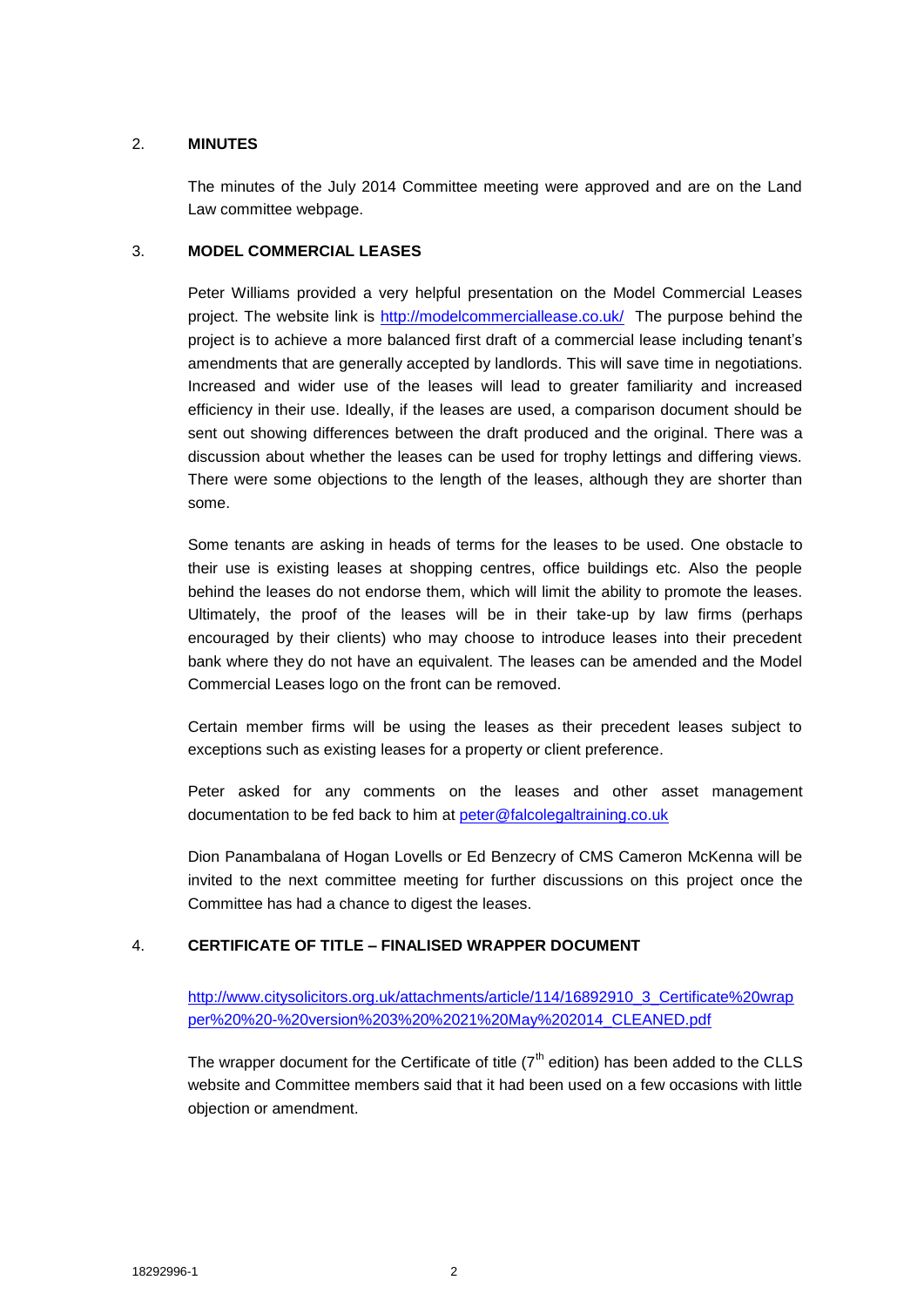## 5. **UPDATE ON PROPOSED CGT CHANGES FOR NON-RESIDENT OWNERS OF UK RESIDENTIAL PROPERTY**

The Government has briefly reported back on the consultation process with a full response to follow in the Autumn. The Government is clear that widely held non-resident collective investment schemes should not be affected by the capital gains tax (CGT) charge. It intends to introduce a form of "close company" test to limit the scope of the extension of CGT to non-residents, to seek to ensure that the extension of CGT will not apply where a disposal of UK property is made by a diversely held institutional investor that holds UK residential property directly, or by one which invests indirectly through an arrangement that is not controlled by a few private investors. No mention was made of there being no withholding tax, a point specifically referred to verbally at consultation meetings. The meetings indicated that the payment of CGT would not impact on the conveyancing process.

Solicitors should consider their terms of engagement letters in terms of whether to carve out responsibility for advice on CGT or other taxes. The Government has suggested that it may produce some general guidance that can be handed to non-residents to provide further information on CGT implications. Some thought that there may be some dangers of solicitors handing their client this general guidance, because it may suggest the solicitor is taking on the responsibility for advising on the CGT implications when that may not be the case.

## 6. **OUTCOME OF GOVERNMENT CONSULTATION ON LAND REGISTRY SERVICE DELIVERY COMPANY**

The Government's proposal was to create a new company, to which responsibility for the performance of service delivery functions would be transferred (the service delivery company), and to have a separate Office of the Chief Land Registrar (OCLR) that would be retained in Government. The Land Registry service delivery company would be responsible for the processes relating to land registration, while the OCLR would primarily perform regulatory and fee-setting functions to ensure that customers' interests are protected. The consultation envisaged the possibility of private ownership or involvement. A number of concerns were expressed about the proposals including data protection and the impact of the profit motive on the priorities of the service delivery company if privately owned.

Given the importance of the Land Registry to the effective operation of the UK property market, the Government has now concluded that further consideration would be valuable. Therefore, at this time, no decision has been taken to change Land Registry's model. However, Government continues to believe that there could be benefits in creating an arm's length service delivery company and it will continue to develop policy and engage with stakeholders. There will be a further consultation if there were to be proposals to change Land Registry's commercial model. Watch this space.

[https://www.gov.uk/government/uploads/system/uploads/attachment\\_data/file/328872/bis](https://www.gov.uk/government/uploads/system/uploads/attachment_data/file/328872/bis_14_949_Introduction_of_a_Land_Registry_Service_Delivery_Company.pdf) 14\_949\_Introduction\_of\_a\_Land\_Registry\_Service\_Delivery\_Company.pdf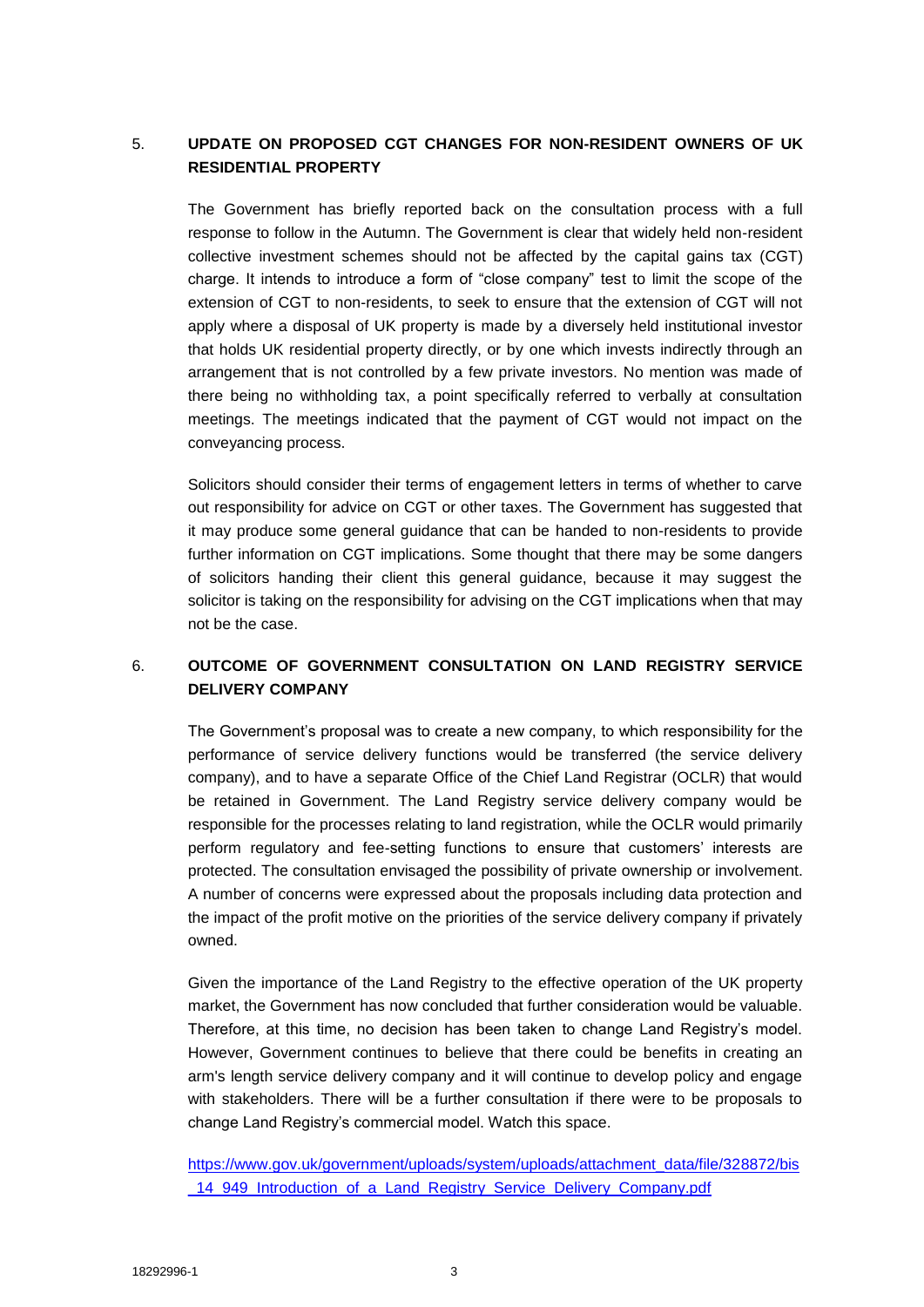# 7. **GOVERNMENT CONSULTATION ON ANNUAL TAX ON ENVELOPED DWELLINGS – REDUCING THE ADMINISTRATIVE BURDEN**

Brief mention was made of the Government's consultation on the Annual tax on enveloped dwellings – reducing the administrative burden. The consultation proposed amendments to the current filing requirements to reduce the number of returns genuine businesses have to submit to claim a relief from ATED. ATED filing is more likely to be dealt with by our tax colleagues or clients.

[https://www.gov.uk/government/uploads/system/uploads/attachment\\_data/file/335710/hm](https://www.gov.uk/government/uploads/system/uploads/attachment_data/file/335710/hmrc_consultation_ATED.PDF) [rc\\_consultation\\_ATED.PDF](https://www.gov.uk/government/uploads/system/uploads/attachment_data/file/335710/hmrc_consultation_ATED.PDF) 

### 8. **GOVERNMENT CONSULTATION ON ENERGY EFFICIENCY REGULATIONS**

The Government has recently consulted on energy efficiency regulations for domestic and non-domestic properties.

Domestic - [https://www.gov.uk/government/consultations/private-rented-sector-energy](https://www.gov.uk/government/consultations/private-rented-sector-energy-efficiency-regulations-domestic)[efficiency-regulations-domestic](https://www.gov.uk/government/consultations/private-rented-sector-energy-efficiency-regulations-domestic)

Non-domestic –

[https://www.gov.uk/government/uploads/system/uploads/attachment\\_data/file/338398/No](https://www.gov.uk/government/uploads/system/uploads/attachment_data/file/338398/Non-Domestic_PRS_Regulations_Consultation__v1_51__No_Tracks_Final_Version_30_07_14.pdf) [n-](https://www.gov.uk/government/uploads/system/uploads/attachment_data/file/338398/Non-Domestic_PRS_Regulations_Consultation__v1_51__No_Tracks_Final_Version_30_07_14.pdf)

[Domestic\\_PRS\\_Regulations\\_Consultation\\_\\_v1\\_51\\_\\_No\\_Tracks\\_Final\\_Version\\_30\\_07\\_](https://www.gov.uk/government/uploads/system/uploads/attachment_data/file/338398/Non-Domestic_PRS_Regulations_Consultation__v1_51__No_Tracks_Final_Version_30_07_14.pdf) [14.pdf](https://www.gov.uk/government/uploads/system/uploads/attachment_data/file/338398/Non-Domestic_PRS_Regulations_Consultation__v1_51__No_Tracks_Final_Version_30_07_14.pdf)

Domestic and non-domestic private rented sector Minimum Energy Efficiency Standard Regulations must be in force by 1 April 2018, and will require all eligible properties in the sector to be improved to a specified minimum standard, before they can be let. Also domestic private rented sector Tenant's Energy Efficiency Improvement Regulations must be in force by 1 April 2016 and will allow tenants to request consent for energy efficiency measures that may not unreasonably be refused by the landlord. Both sets of Regulations will apply only to those buildings within scope of the Energy Performance of Buildings (England and Wales) Regulations 2012: buildings not required to obtain an EPC such as those awaiting demolition will not be within scope of the Minimum Standard Regulations or Tenant's Improvement Regulations.

These Regulations are key regulations for the property industry and there follows a summary of some key points for the Committee's benefit.

**Domestic** - The Tenant's Improvement Regulations will apply to any property regardless of the EPC rating and whether the property has an EPC in place. The Minimum Standard Regulations only will apply to properties with an F or G EPC rating. Under the Tenant's Improvement Regulations, landlords will be able to refuse a tenant's request for consent where the funding route proposed by the tenant to pay for requested improvements entails net or upfront costs to the landlord for the energy efficiency improvements.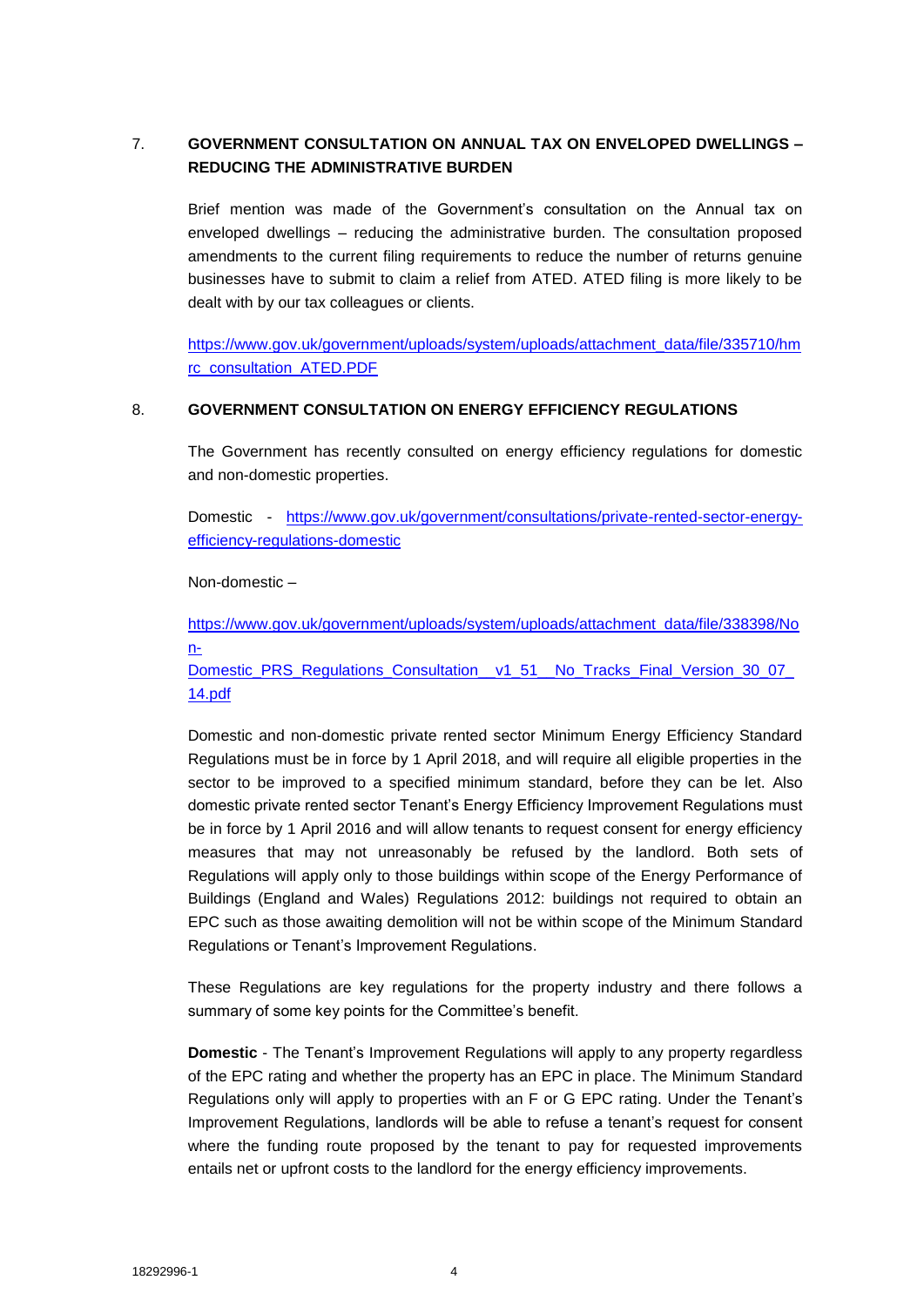Funding options that may be available for tenants to ensure that there are no net or upfront costs to landlords include Green Deal finance, ECO, local or national grants, the tenant's own sources or a combination of these. Similarly, under the Minimum Standard Regulations where a property falls below an E EPC rating, the landlord would only be required to undertake improvements (in order to be able to let) that could be funded without net or upfront cost for the measures, for example, through using the Green Deal finance, ECO or other incentives. Improvements will not be required (to let), which need consent from a third party, such as a freeholder, where that consent is not given.

For the Minimum Standard Regulations, landlords of buildings within scope who let to new tenants from 1 April 2018 onwards will be required to comply with the Regulations. From 1 April 2020 a regulatory "backstop" will apply by which all landlords of properties within scope (i.e. all leases, existing or new) would be required to meet the standard, or demonstrate an exemption of the type mentioned in the previous paragraph. Local authorities will be the enforcement bodies with a maximum fine of £5,000 and there may be further penalties if the breach is not resolved. The tenant, however, will not have to be evicted. The Government plans to issue its response and lay the regulations by the start of 2015.

**Non-Domestic** – There are some similarities with the Domestic Regulations, but some important differences. To ensure that any regulations do not impose disproportionate burdens on business, the Government has committed to ensuring that landlords do not face upfront costs for required improvement measures. The Regulations will not affect over 80% of non-domestic properties that are rated A - E on their EPC, and will not apply to owner occupied non-domestic property.

Cost safeguard provisions will mean that where a property falls below an E EPC rating, the landlord would only be required to make those improvements (in order to let) which could be made at no upfront cost, for example, through a Green Deal finance arrangement. Whilst the Green Deal Finance Company is currently not offering Green Deal finance on non-domestic properties, it continues to keep this under review. The Regulations would not require landlords to carry out improvements (to let) where necessary third party consent is denied. Therefore, where a landlord is denied consent to such improvements, or Green Deal finance chosen to pay for them, such works would not be required.

Where a property has not reached an E EPC rating due to any of the above reasons, such exemptions from meeting the standard would not last in perpetuity, but would expire after a reasonable period of time. The Government proposes that this would be five years, or earlier where a tenant vacates the property and the reason for the exemption was the tenant's refusal to consent. When the exemption expires, the landlord would need to seek to comply with the standard or again demonstrate an exemption in order to let the property. A similar position is proposed for domestic property.

Those non-domestic buildings within scope of the EPC regulations newly let to new tenants from 1 April 2018 onwards will be required to comply with the Regulations. From 1 April 2023 a regulatory "backstop" will apply whereby all properties within scope would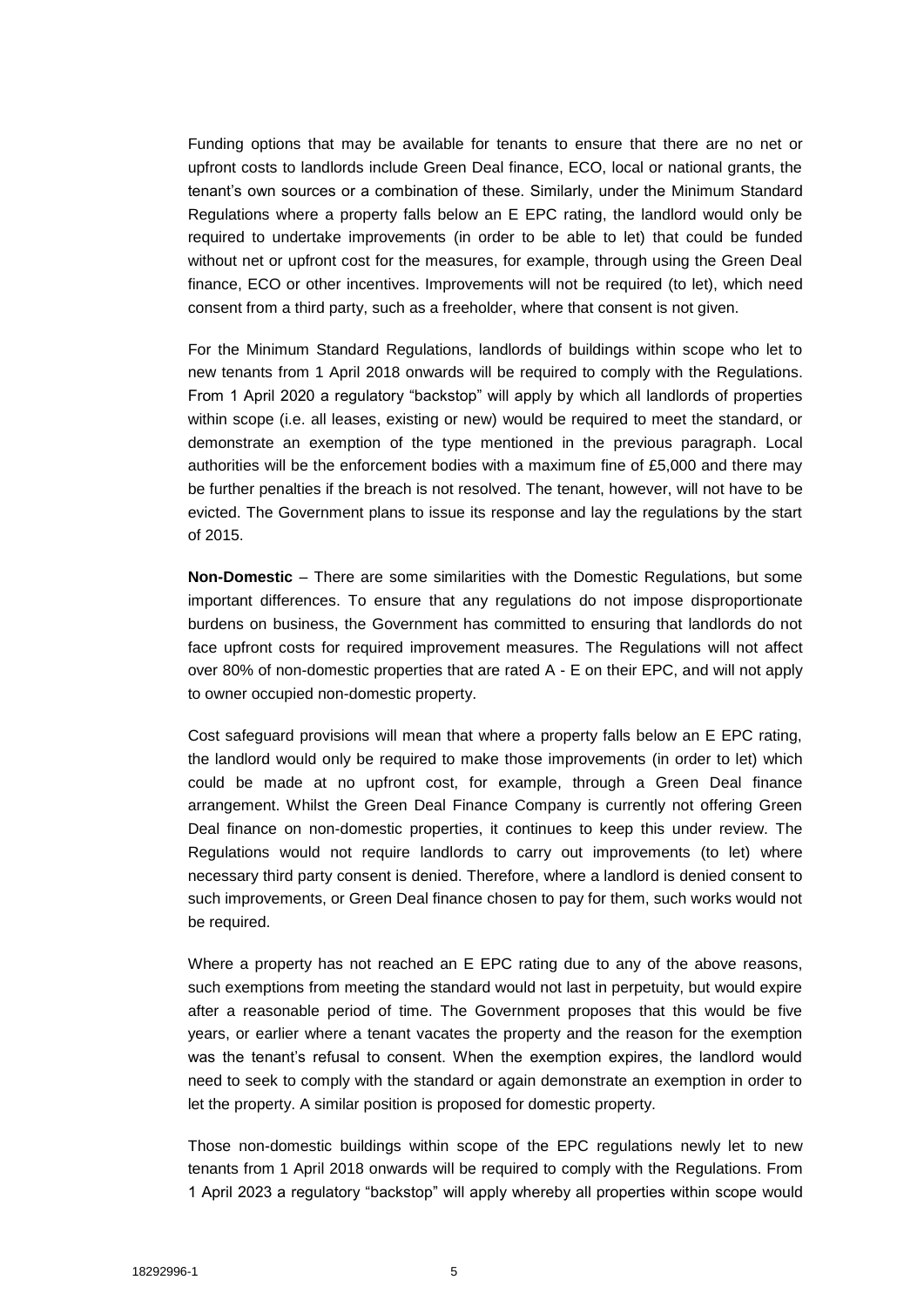be required to meet the standard, including all leases (existing or new), or demonstrate an exemption. As the Regulations are to be designed to respect any valid third party consent obligations that a landlord might have, where the backstop applies to existing leases, a sitting tenant's refusal to consent to improvements or Green Deal finance means that an exemption would be provided.

The Government's preferred formula for calculating penalties for the non-domestic sector is to use a percentage of the rateable value of the property. A fixed penalty would need to apply where the formula could not be applied (for example, where the property falls within a minority of buildings exempt from business rates), and the Government considers that there may be merit in establishing a minimum and a maximum penalty level (without specifying what they are).

A question was raised at the Committee meeting whether lease renewals would be caught. Currently, lease renewals and extensions do not trigger an EPC requirement. However, extending the application point for Minimum Standard Regulations to lease renewals and extensions would in the Government's view arguably make sense, even though it could only apply to properties that had an EPC, as it is at those points in a lease cycle that both landlord and tenant are in negotiations, providing an opportune time to raise matters regarding energy efficiency improvements. Should the Government opt for a soft start, more lettings would be brought within scope.

For buildings that do not satisfy the Minimum Standard Regulations from the relevant date (because they are "F" or "G" rating) and there is no exemption, there was concern about the implications on rent review of leases in the building. Should an assumption be included in rent review provisions that the premises/building have at least an "E" EPC rating. It was considered that this was unnecessary, because of the existing fairly typical assumption that the premises may lawfully be let to and used for the permitted use (as defined in the lease) by any person throughout the term of the hypothetical lease.

There was also the issue of whether the cost of works to meet the Minimum Standard Regulations would fall within the statutory requirements compliance head in a typical service charge provision. Since this does not appear to be an obligation to carry out the works, rather the landlord may not be able to let if the works are not carried out, such cost may not be seen as complying with statutory requirements. However, the cost may fall within sustainability heads of charge. The Government is consulting on whether landlords could be permitted to demonstrate compliance by undertaking all improvements that pay for themselves in energy bill savings within a prescribed period. It is not entirely clear how the landlord's ability to recover the costs of making the improvement from its tenants fits into this ("Golden Rule") equation.

There are no Tenant's Energy Efficiency Improvement Regulations for the non-domestic private rented sector.

#### 9. **STANDARD WAYLEAVE AGREEMENT**

A sub-group will be established to produce a CLLS Land Law committee form of wayleave agreement. The starting point will be a draft kindly offered by Nabarro. The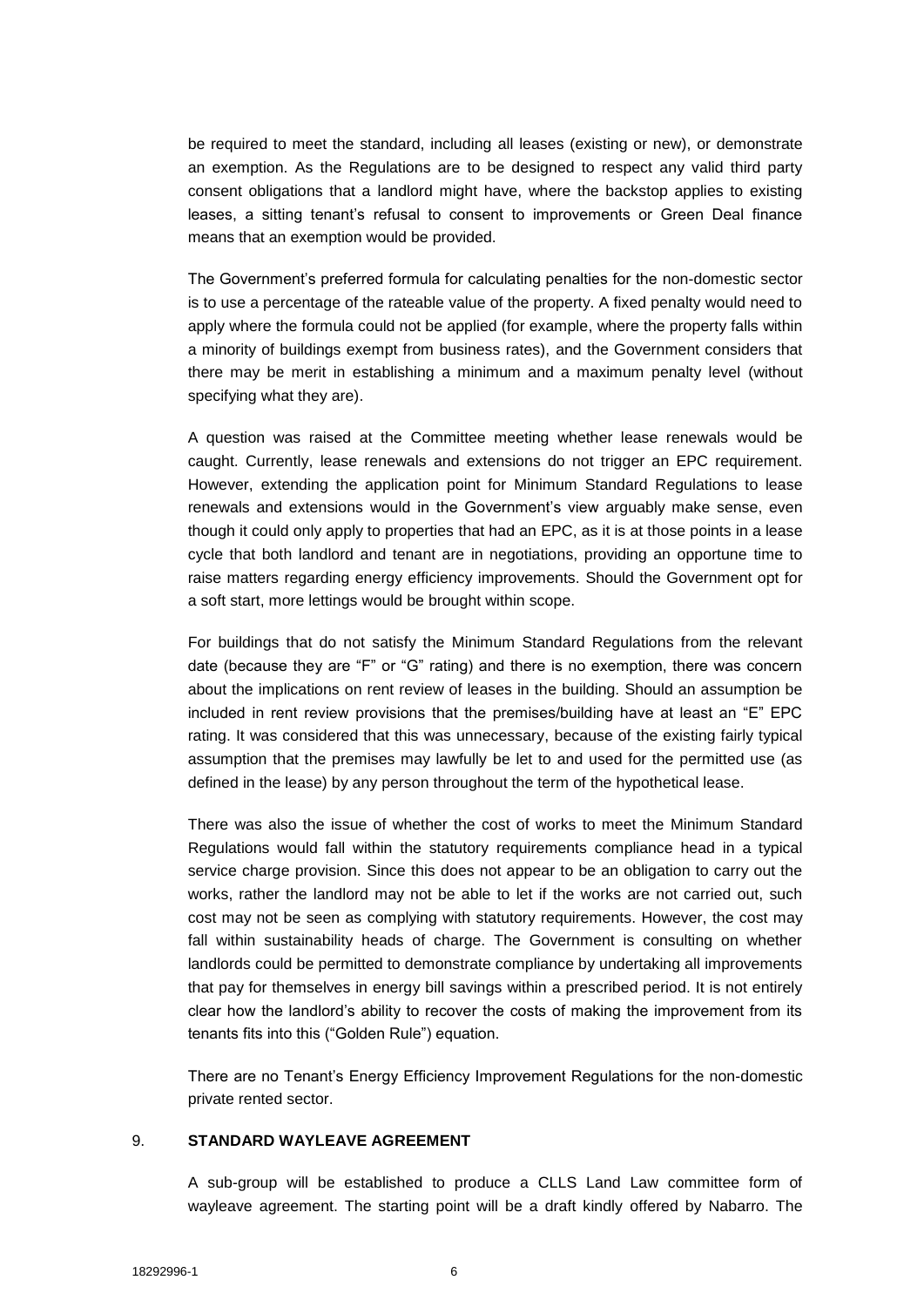parties to the agreement are the property owner and the operator although the apparatus, subject of the agreement, will be for the tenant's benefit. Query whether a licence to alter would also be required or whether the agreement augments provisions in the lease. The question was also raised as to whether it is correct for a wayleave agreement to define the owner/grantor to include successors – while the successor will normally be bound by the Electronic Communications Code, can a successor enforce the benefit of the operator's obligations in the agreement? The sub-group will comprise Warren Gordon, Laurie Heller, Peter Taylor, Alison Hardy and Nicholas Vergette (subject to his agreement). Other volunteers are welcome.

# 10. **IMPACT OF LAND REGISTRY'S CHANGE OF PRACTICE ON ORIGINAL DOCUMENTATION**

There has been some discussion about the creation of a protocol for the retention of original documents in view of Land Registry's new policy of destroying any originals that they receive. The Committee struggled to see the need for this. Even before the new policy, solicitors were in possession of originals following the Land Registry's then policy on originals and no protocol was deemed necessary then. Many firms will have their own existing policies for the safe retention of deeds in any event. The Committee considered that there was no need to change the Protocol for the discharge of mortgages of commercial property in the light of the Land Registry's change of practice.

### 11. **AOB - MINES AND MINERALS**

Take the following situation. On the disposal of a site, the usual title investigations had been carried out, clear search of the index map (SIM), good and marketable title, etc. Just before completion the usual Land Registry searches were carried out (whether with or without priority). The search was clear and revealed no pending applications against the title.

Purely by chance, as a title indemnity policy was required, a new SIM search was carried out. This disclosed another, previously unknown, title number. It turned out that the Land Registry had received an application to register title to the mines and minerals under the property (as opposed to someone claiming rights to work the minerals that would have resulted in a UN1 on the title to the land). The Land Registry was asked why an application to register title to mines and minerals under the property was not noted on the title to the surface land and was told that it was not Land Registry policy to do so. The only way that the application would be discoverable would be by renewing the SIM search.

The action taken by Land Registry will differ depending on whether it is proposed to grant an absolute title to the mines and minerals or a qualified title. If it is proposed to grant an absolute title, the surface title is investigated to see whether it includes an entry that the mines and minerals are excepted from the title. If the mines and minerals are excepted from the title, as there will then be no overlap between the respective titles, the registration of the mines and minerals can proceed. No notice is served on the proprietor of the surface title and no additional entry is made on the surface title.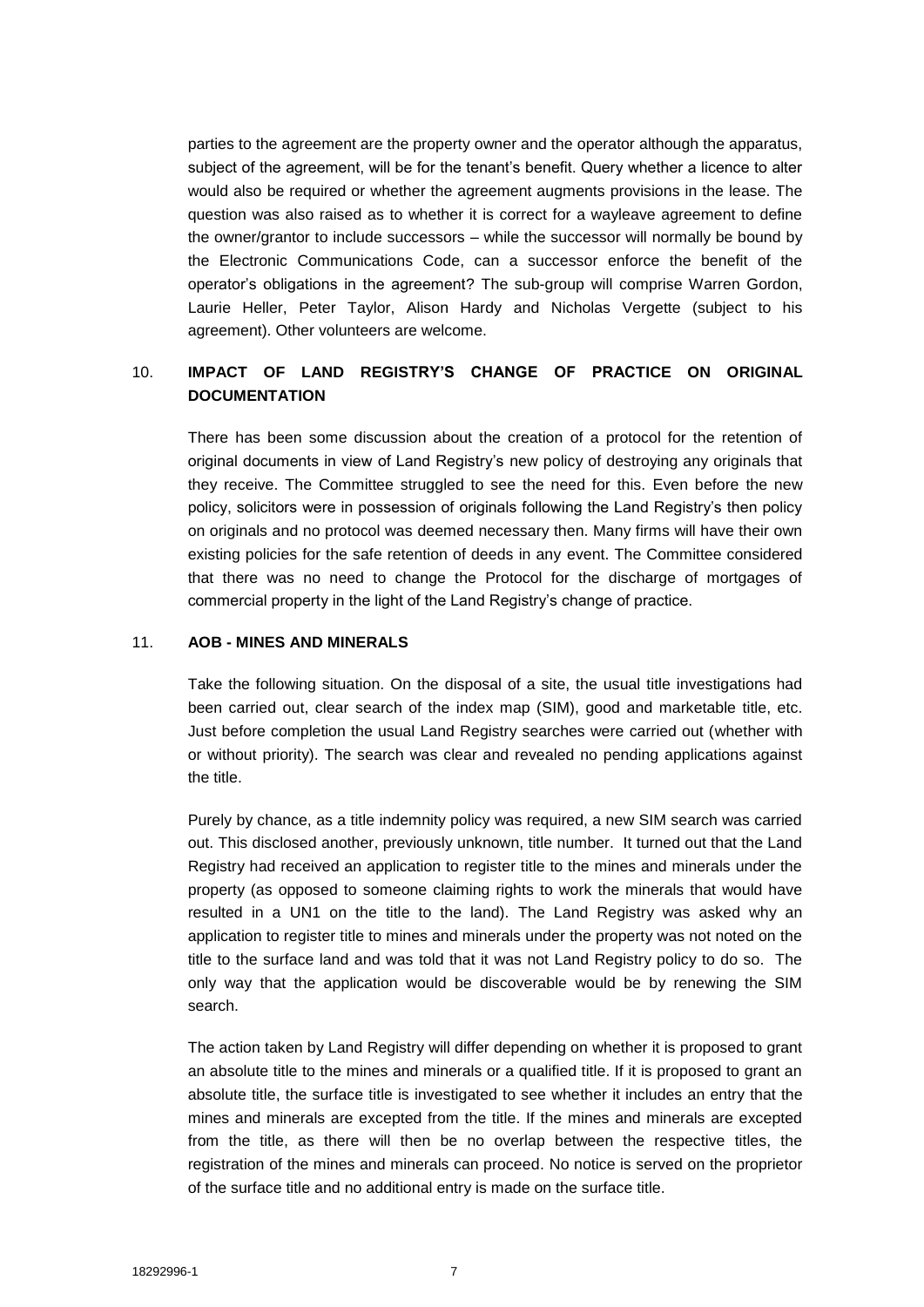If the surface title does not exclude the mines and minerals, notice of the application to register the mines and minerals is then served on the registered proprietor of the surface title who is given an opportunity to object to the application. If no objection is received, an entry is then put on the surface title. If an objection is received, this will result in a dispute, which will have to be resolved in the same way as any other Land Registry dispute.

A different course of action is taken if it is proposed to grant a qualified title to the mines and minerals. This is where the problems may arise in particular. The Land Registry does not serve a notice in relation to a qualified corporeal mineral title. They say that this difference in approach is appropriate, because while mines and minerals are rebuttably presumed to be included in the registered title of surface land if there is no entry excluding them, it is merely a presumption that can be rebutted by any contrary evidence.

In addition, the registration of any title where the boundaries have not been determined in accordance with section 60 of the Land Registration Act 2002 is a general boundary situation, since the Land Registry has decided that this applies horizontally as well as laterally. The question of whether or not the relevant mines and mines are included in the surface title is thereby left undetermined when the surface title is first registered. It could, therefore, be argued that unless there is a specific entry on the surface title stating that the mines and minerals are included within the registration, an application to register a corporeal mines and mineral title does not conflict with a registered surface title. If the surface title includes the mines and minerals, the qualification entered on the qualified mineral title results in such minerals not being included in the mineral title.

An official search against a particular title number, e.g. of the surface title, is only going to reveal applications that have been received from the date searched against **that** title number. It may be that the only way to find out whether applications have been lodged to register mines and minerals is to undertake repeat SIMs, which would reveal pending applications received in respect of the whole of the **area** searched against, not just the surface title number.

One major real estate practice is advising people to renew a SIM search immediately before completion in appropriate circumstances such as development land, wind farms, etc.

This mines issue can cause major problems and the PSL groups are having further discussions with the Land Registry.

In the meantime, consideration could be given to including a paragraph in reports on title along the lines of: "As at the date of our SIM search, there were no registrations in relation to mines and minerals and they have not been excepted from the registered title to the Property. However, their inclusion in the title is a rebuttable presumption and third party applications to register separate title to the mines and minerals may be successfully made without the owner of the title to the Property being notified. [We will, therefore, renew the SIM search shortly before completion in an attempt to reveal any such third party applications]".